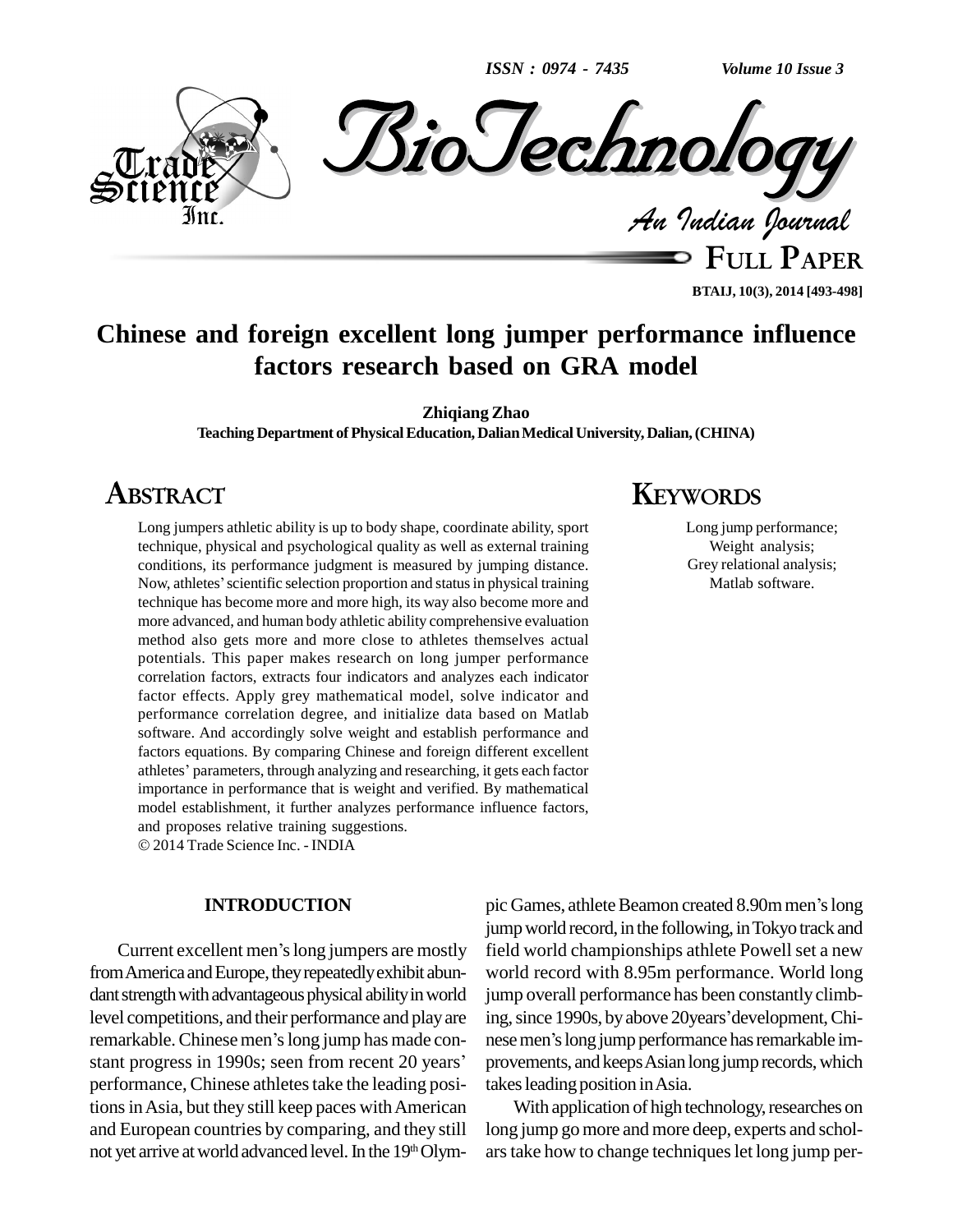formance move to the next level as research direction. By searching documents, it finds by consulting that there are lots of scholars have made research on long jump performance influence factor analysis, through numerical analysis, data comparison, regression analysis and other methods researches, they get some conclusions. Among them, Sun Qiang concluded after analyzing and In com other methods researches, they get some conclusions. up,<br>Among them, Sun Qiang concluded after analyzing and In c<br>comparing Chinese and foreign excellent long jumpers' order parameters that further increased absolute speed abilstrength was one of effective methods to improve long jump performance; Li Yi-Rong regarded long jump as oblique projectile physical movement, by kinematic analysis of horizontal speed and vertical speed as well assoaring angle to long jump performance influences, she thought takeoff speed and takeoff angle were the key factors; LiuYan-Qiu analyzed and handled with Chinese and foreign excellent men long jumpers performances and speed parameters, established perfor mances and parameters mathematical regression equation. The uppermost two speed parameters were final two steps speed and soaring vertical component speed, the conclusion provided guidance for training. Lv Guo-Dong analyzed long jump four motions: run-up, takeoff, flight and landing, which provided certain theoreti- ture Dong analyzed long jump four motions: run-up, take-<br>off, flight and landing, which provided certain theoreti-<br>cal basis for athletes' performance improving and long nection jump training.

It defines model feasibility. Factors contribution rate sizes<br>decide athletes training direction as well as training indi-<br>cators emphasis problems. It can provide basis for fur-<br>ther improving athletes' performance. ther improving athletes' performance. By previous researching, this paper on that basis, further researches long jump performance as well as its relative factors connection. Based on previous research, define researched factors, and go deeply into theoretical analysis. On the basis of traditional numerical analysis, regression equation and other mathematics, apply grey mathematical theory establishing mathematical model, and define different factors affect long jump performance to which degree.Define each factor and performance correlation degree, by normalization, it gets factors contribution rate in performance, and by example verification, it defines model feasibility. Factors contribution rate sizes cators emphasis problems. It can provide basis for fur-

## **LONGJUMPEVENT**

Long jump is also called as running broad jump; it

*Indian Journal*

ity on the basis of improving stepping and jumping maximum horizontal speed. Take of leg's three phases waslisted asformal competition event in 1896 the first Olympic Games. Athletes ran-up along straight line, used hop before take-off board and after moving along straight line, through flight phase, and then used two legs landing into sandpits that was composed of runup, takeoff, flight and landing as well as other motions. In competition, jumping distance decides ranking. In order to better takeoff, generally it needs to go through some distance accelerated running, let human bodyget order to better takeoff, generally it needs to go through<br>some distance accelerated running, let human body get<br>maximum horizontal speed. Takeoff leg's three phases in pedal are respectively footing, buffer, pedaling and stretching. When takeoff leg pedaling away from ground, meanwhile swinging arms and swinging legs should coordinate and cooperate to make swinging motion, its keypoints are raising head, chest out, lifting shoulders, protruding peplum. Air postures generally dividesinto 1.hang style 2.knee-tuck type 3. Stride-in the-airtype.Graphic is asfollowingFigure 1 show.

## **GREYMATHEMATICALMODELCORRE- LATION DEGREES**

In practical life, to a practical problem, we cannot fully seize its internal relations, structure and other features. Only establish their relations by some unclear connection. We call system with partial known information and partial unknown information as greysystem. The paper starts from grey system original feature grey, researches on information greatly lacking of clear correlations system. Grey system can better fit and find out things greyrelations, and accordinglysolve and handle with practical problems. Especially things cannot ex actlyaware relations practical problems.



**Figure 1 : Long jump air techniques graphic**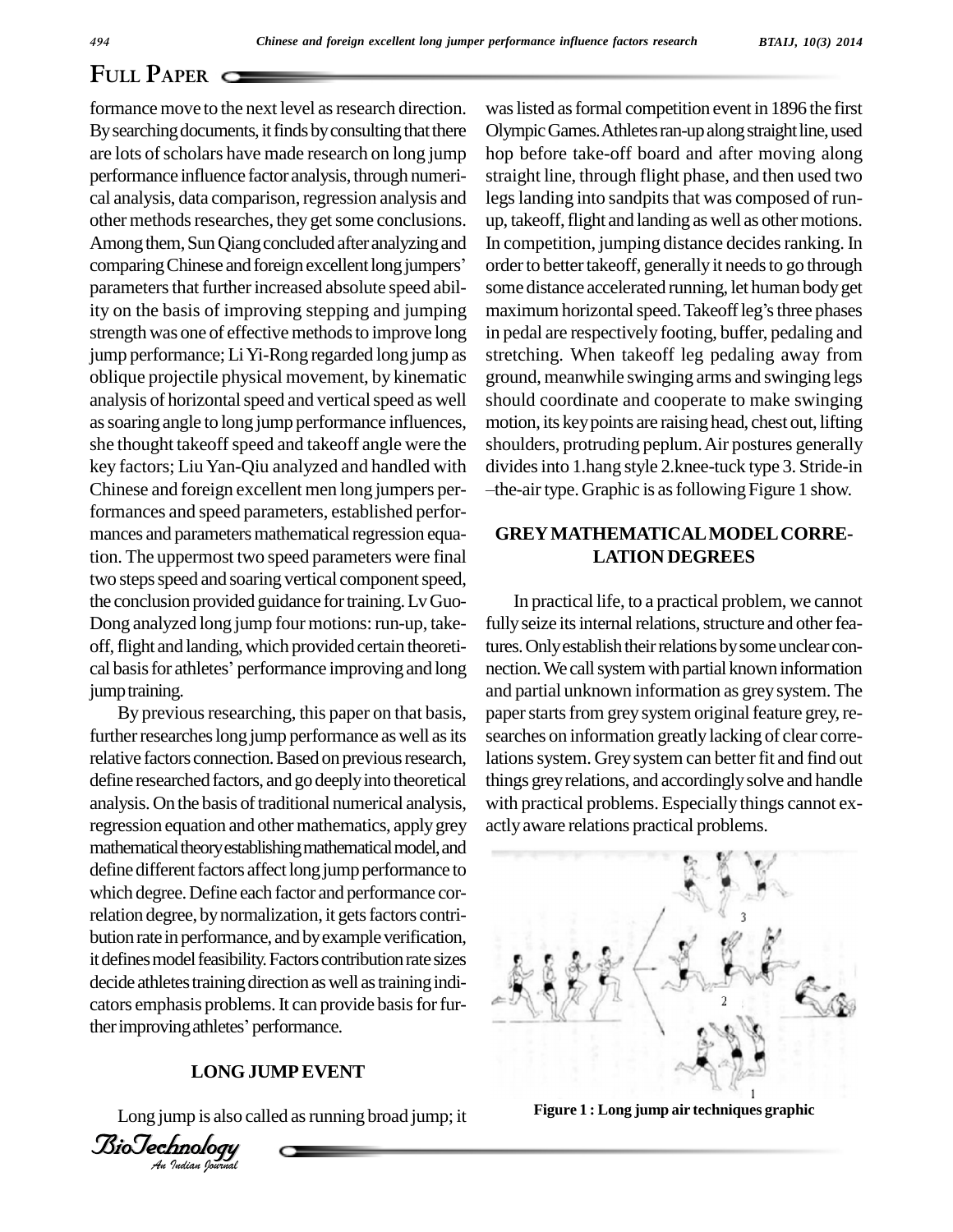## **Correlation analysis and solution**

Correlation degree analysis method is put forward by grey system theory. Different from regression equation, it has unique advantages.Greycorrelation degree, difference degree to judge factors correlation degree, it reveals factors dynamical correlation features and degrees. Correlation degree geometric significance is simiages. Its calculated amounts are less and not prone to appear correlation degree quantization result and qualitative analysis inconsistent status.

## **Correlation analysis**

In long jump, performance influence factors tend to be heavy and complicated. We need analyzing which  $\frac{J_{\text{unip}}}{J_{\text{unip}}}\text{angle.}$ factors will affect performance, and in these factors, which factors are the main influences that cause performance changing, and which factors are the secondary ones. And which needs to be developed, which needs to be restrained, which is the potential one, and which

according to factors development states similarity or<br>which is also system's each factor relative statistical data larity degree after factor converted into function im-<br>tive analysis. World excellent athletes' relative moveis the obvious one. To improve long jump performance, factors importance is problems with great concerns. In fact, how do factors correlations like and how to quantify correlation degree and other problems are key and<br>starting points of system analysis. Correlation analysis,<br>which is also system's each factor relative statistical data starting points of system analysis. Correlation analysis, geometric relations comparison.As a developing and changing system, correlation analysis actually is dynami-<br>cal process development trend quantization compara-<br>tive analysis. World excellent athletes ' relative movecal process development trend quantization comparament parameters refer to TABLE 1, in the following, it makes relative analysis.

In TABLE 1,  $x_0$  represents long jump perfor-

mance,  $x_1$  represents absolute speed,  $x_2$  represents jump angle. Athletes respectively sort from left to right<sub>1,2</sub>,...<sub>10</sub>.

According to TABLE 1 data, Excel draws Figure 2 as following.

From above Figure 2, it is easily seen that curve  $x_0$ trend is relative smooth, and equal to curve  $x_1$ , two

|                 |           |      |                   |       |      |       |       | Name Powell Lewis Beamon Amy Yang Mannix Huang Geng Liu Yu-Huang Chen Zun-Rong Wang Shi-Jie Pang Yan |       |       |
|-----------------|-----------|------|-------------------|-------|------|-------|-------|------------------------------------------------------------------------------------------------------|-------|-------|
| $x_{0}$         | 8.95 8.91 |      | 8.9               | 8.86  | 8.74 | 8.38  | 8.14  | 8.01                                                                                                 | 8.01  | 7.99  |
| $\mathcal{X}_1$ |           |      | 11.61 12.05 11.41 | 10.78 | 10.7 | 10.64 | 10.59 | 10.47                                                                                                | 10.59 | 10.71 |
| $\chi_{\gamma}$ | 23.1      | 18.1 | 24                | 24.9  | 22.1 | 20.1  | 18.7  | 19.4                                                                                                 | 19.2  | 19.1  |







curves development trends are relative smooth, while they have big differences with curve  $x_2$  as well as other two curves, therefore we can get conclusion that the performance is affected by absolute speed, and it should above factor jump angle. That is to say, geometric graph gets more similar, correlation degree would also get bigger.But it cannot provide defined quantization values. Therefore, it needs to get factors correlation degrees sizes bycalculation.

## **Correlation degree solution**

By collecting data, the paper makes investigation fluence factors are as TABLE 2 and TABLE 3 show. It Iate foreign excellent athletes' correlation degree.<br> *BioTechnology*<br> *An Indian Journal* on excellent athletes, and getslong jump performance and parameters statistical result, performance and inwill make factor analysis of long jump performance according to correlation degree calculation.Atfirst calcuwill make factor analysis of long jump performance<br>cording to correlation degree calculation. At first cal<br>late foreign excellent athletes' correlation degree.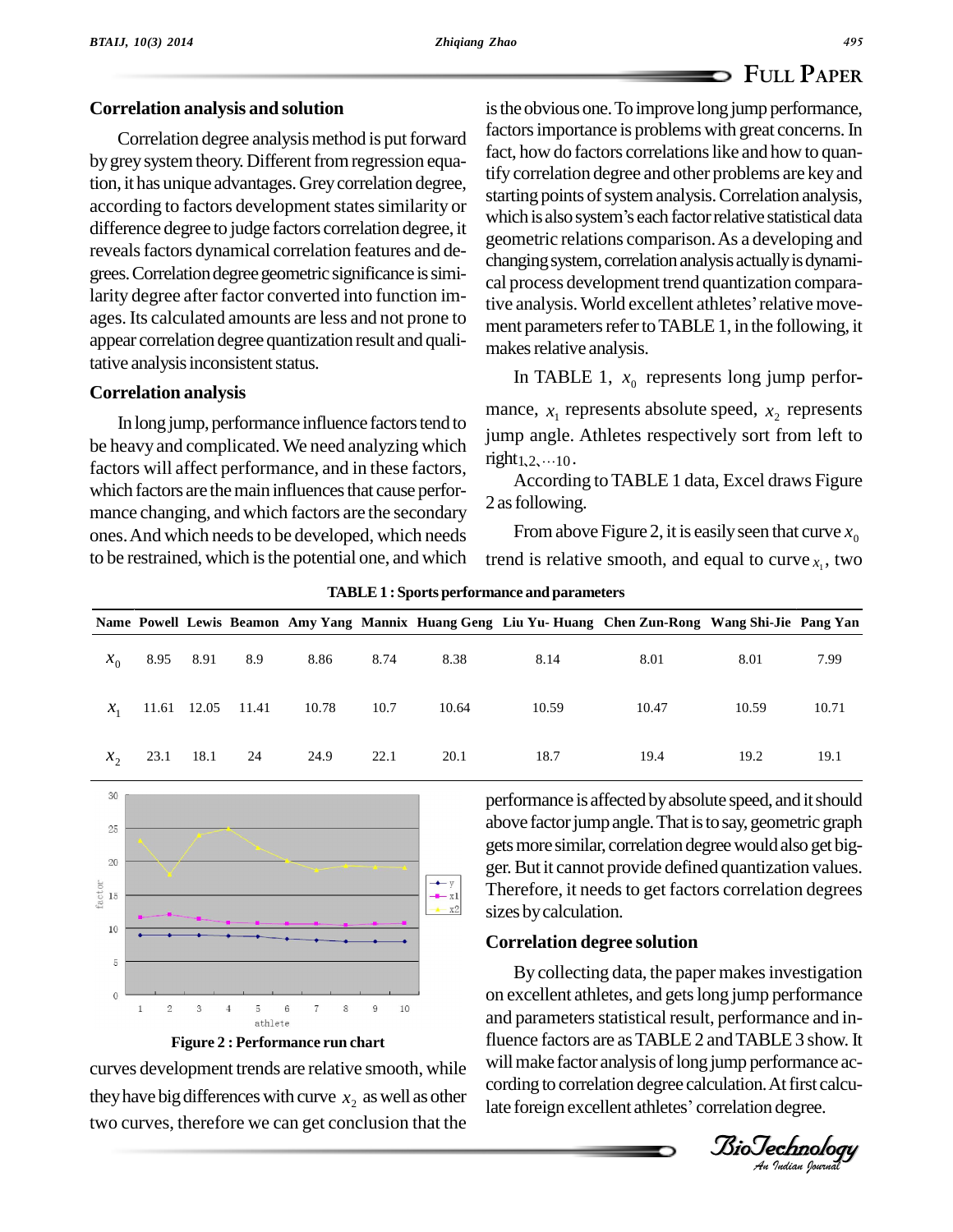At first carry out data transformation. Because collected original data with different dimensions that have no comparability, to ensure modeling result accuracy, it should proceed with data transformation. Method is as following:

## **(1) Ordered sequence**

 $x \quad (x(1), x(2), \quad x(n))$ <br>And then call map:<br> $f: x \rightarrow y$ 

And then call map:

$$
f: x \to y
$$
  
f x k y k), k 1,2,... n

Sequence *y* data transformation is got by se quence *x* . Corresponding data transformation are re spectively: interval values transformation, percentage transformation, normalization transformation, multiple transformation, mean transformation, maximum range transformation, initialization transformation and so on. Here adopts transformation:

$$
(()
$$
)  $\frac{(-)}{(1)}$   $()$ , 1, 2, (1) 0

That is  $f$  initialization transformation. Data after re-*An*3 original data asfollowingTABLE4andTABLE5. spectively initializing and transforming TABLE 2, TABLE

## **(2) Correlation coefficient**

*Indian coefficity<br>Indian Coefficity<br>Indian Journal* Select reference sequence. In the paper, reference sequence is athlete long jump performance  $x_0$ .Other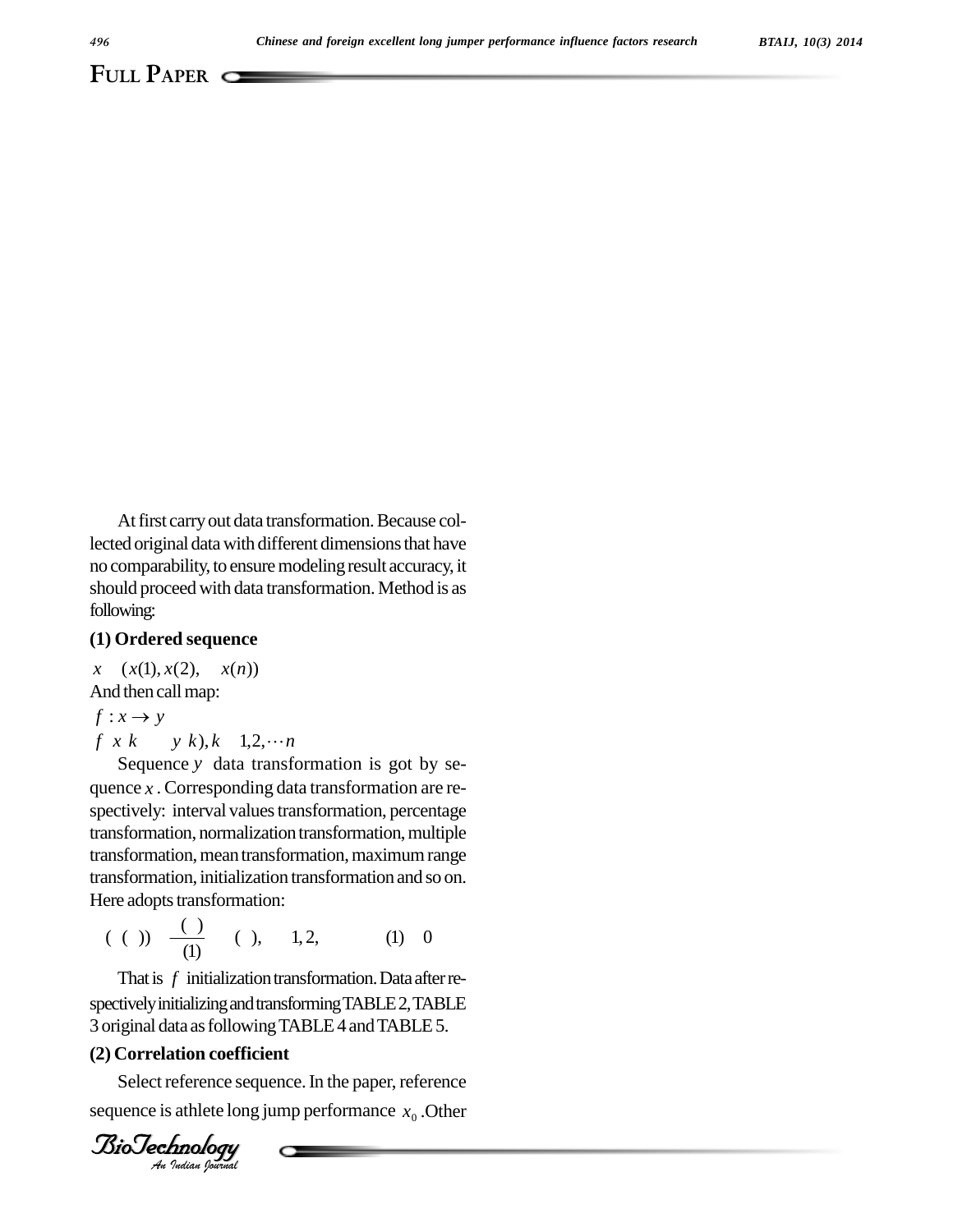It is comparison sequence  $x_i$  to reference sequence long jump performance  $x_0$  at t moment correlation coefficient, from which  $\rho \in [0,1]$  is resolution coefficient. In above formula,  $\min \min_{0} ( )$  (), max max  $|_0()$  $()$  are respectively two-level

minimum difference and two-level maximum difference. Generally speaking, the bigger resolution ra-

tio is, then the bigger resolution coefficient  $\rho$  would be; the smaller resolution ratio is, and then the smaller  $\rho$ tio is, then the bigger resolution coefficient  $\rho$  would be, here the calculation takes  $\rho = 0.5$ .

## **(3)Correlation degree**

Due to each point has a correlation coefficient, and it is a kind of indicator describing reference sequence and comparison sequence at some time correlation degree, therefore itis not convenient to compare, we give correlation degree definition as following:

$$
r_{i} = \frac{1}{n} \sum_{k=1}^{n} i(k)
$$
 (2)

Above formula (2) is reference sequence  $x_0$  correlation degree as sequence  $x_i$ . Then it can analyze and research long jump performance influence factors.

The solution, input initialized TABLE 4 data into formula $(1)$ ,  $(2)$ , it can get each sequence correlation degree by calculating, similarly input TABLE 5 data to

*Indian Journal*